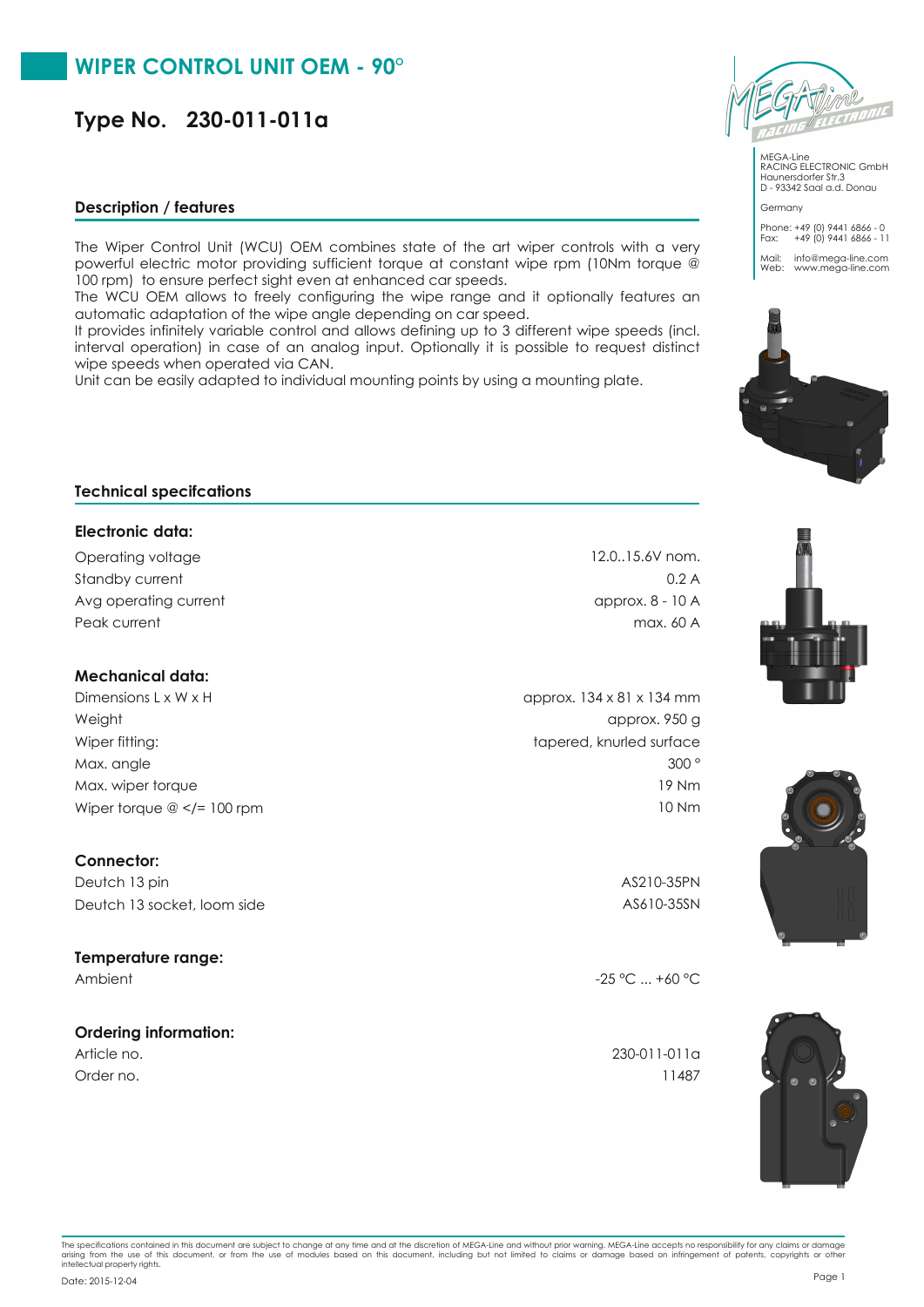## **WIPER CONTROL UNIT OEM - 90°**

**Type No. 230-011-011a**

#### **Pin assignment**

| Pin | Function        | Dia [AWG] | Type       |
|-----|-----------------|-----------|------------|
| 1   | $+13.5V$ supply | 22        | pwr        |
| 2   | GND supply      | 22        | pwr        |
| 3   | GND supply      | 22        | pwr        |
| 4   | GND supply      | 22        | pwr        |
| 5   | $+5V$ sensor    | 26        | pwr        |
| 6   | <b>AGND</b>     | 26        | pwr        |
| 7   | CAN low         | 26        | data       |
| 8   | CAN high        | 26        | data       |
| 9   | Analog in 1     | 26        | analog in  |
| 10  | $+13.5V$ supply | 22        | pwr        |
| 11  | $+13.5V$ supply | 22        | pwr        |
| 12  | Analog in 2     | 26        | analog in  |
| 13  | Flash           | 26        | digital in |



MEGA-Line RACING ELECTRONIC GmbH Haunersdorfer Str.3 D - 93342 Saal a.d. Donau

Germany Phone: +49 (0) 9441 6866 - 0 Fax: +49 (0) 9441 6866 - 11

Mail: info@mega-line.com Web: www.mega-line.com

#### **Attention!**



The specifications contained in this document are subject to change at any time and at the discretion of MEGA-Line and without prior warning. MEGA-Line accepts no responsibility for any claims or damage<br>arising from the us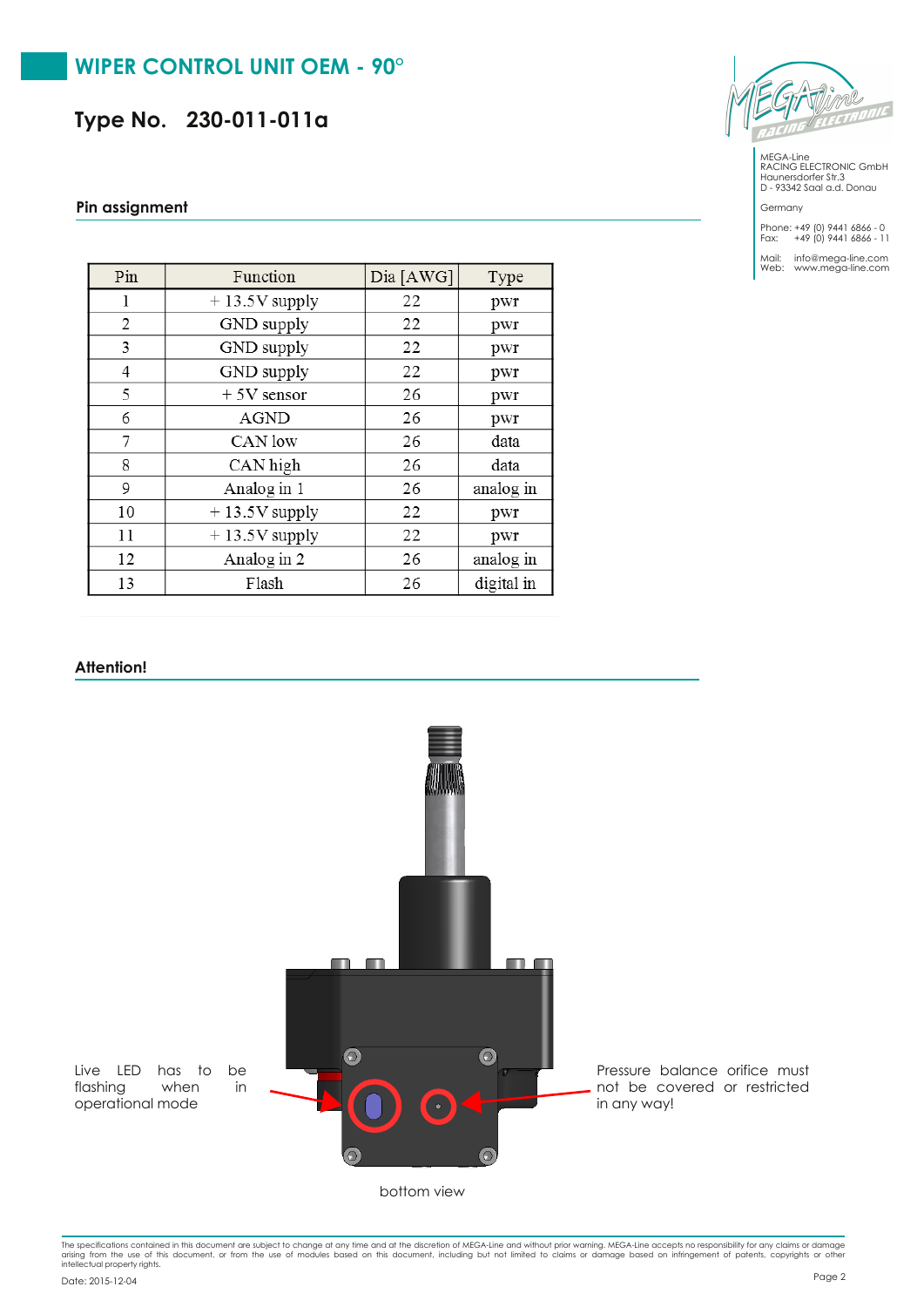# **WIPER CONTROL UNIT OEM - 90°**

**Type No. 230-011-011a**

#### **Performance diagramm**

The chart shows the time to move the wiper on pane for a difference of 145 degree related to the maximum torque at the driven shaft (wiper torque).

If a higher torque than 10 Nm is needed, application has to be clarifed with MEGA-Line RACING ELECTRONIC GmbH.

If a higher velocity is needed at a maximum torque under 10 Nm it also has to be clarifed with MEGA-Line RACING ELECTRONIC GmbH.







MEGA-Line RACING ELECTRONIC GmbH Haunersdorfer Str.3 D - 93342 Saal a.d. Donau Germany

Phone: +49 (0) 9441 6866 - 0 Fax: +49 (0) 9441 6866 - 11

Mail: info@mega-line.com Web: www.mega-line.com

The specifications contained in this document are subject to change at any time and at the discretion of MEGA-Line and without prior warning. MEGA-Line accepts no responsibility for any claims or damage<br>arising from the us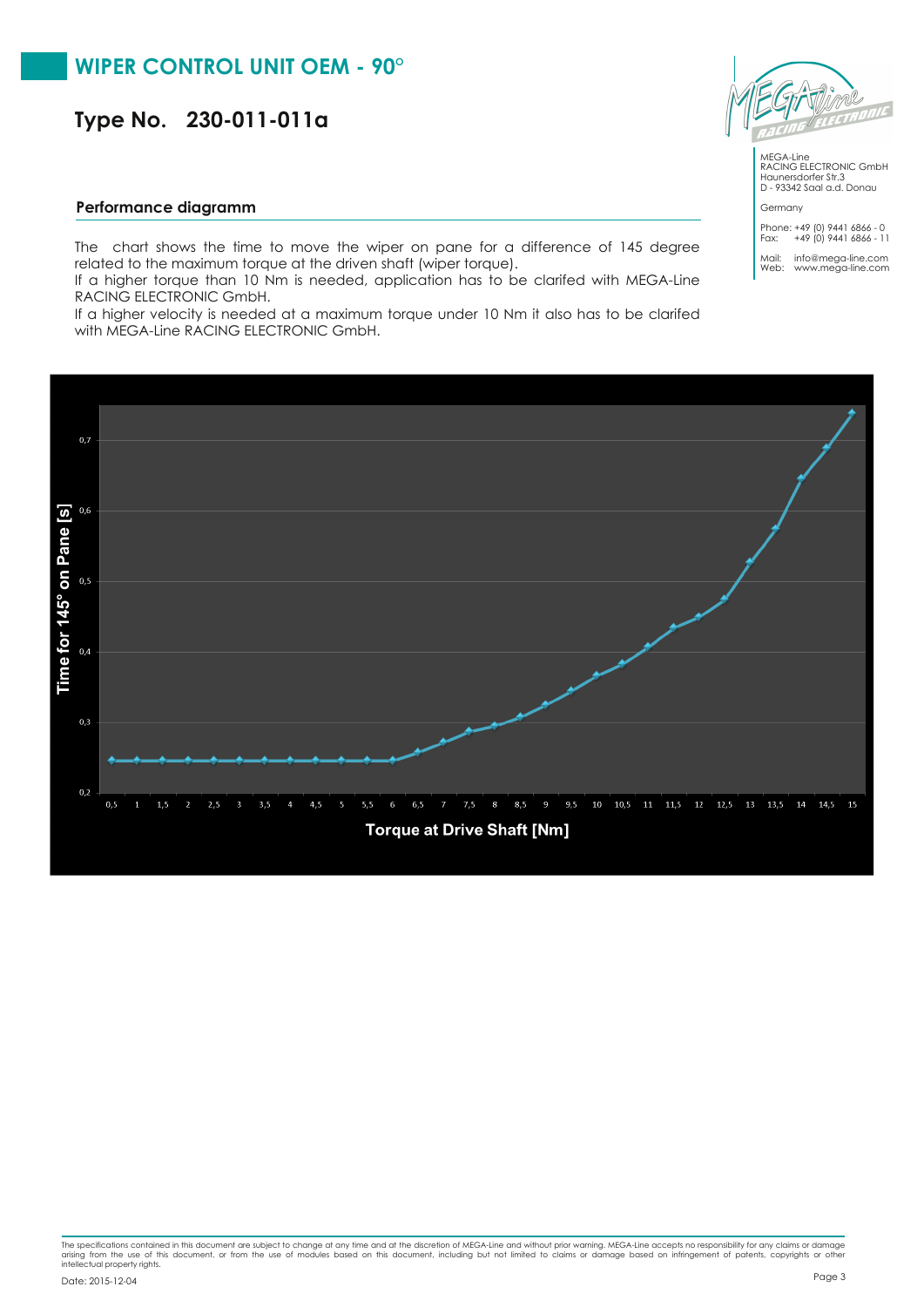# **Type No. 230-011-011a**

### **Assembly dimensions**





side left view



A  $(2:1)$ 



MEGA-Line RACING ELECTRONIC GmbH Haunersdorfer Str.3 D - 93342 Saal a.d. Donau

Germany Phone: +49 (0) 9441 6866 - 0 Fax: +49 (0) 9441 6866 - 11

Mail: info@mega-line.com Web: www.mega-line.com

The specifications contained in this document are subject to change at any time and at the discretion of MEGA-Line and without prior warning. MEGA-Line accepts no responsibility for any claims or damage<br>arising from the us Page <sup>4</sup> Date: 2015-12-04